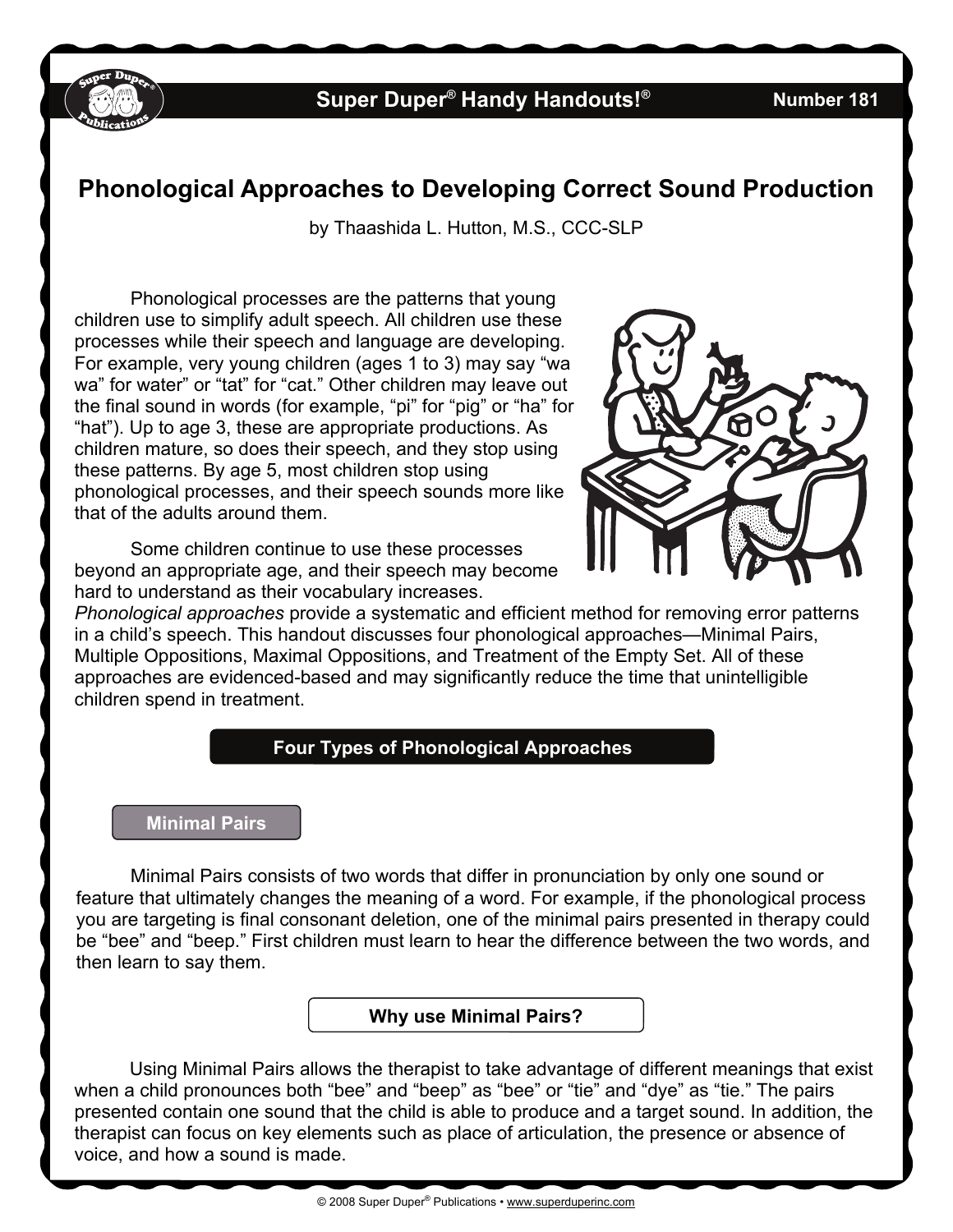#### **Multiple Oppositions**

 Multiple Oppositions is similar to Minimal Pairs. However, it features two to four contrastive pairings of a student's error with several target sounds across a rule set. For example, if the student substitutes sounds produced in the front of the mouth (such as /d/) with a sound produced in the back of the mouth (such as /g/), the therapist can select up to four target sounds to reduce this phonological process. The therapist may have the student produce words with the initial sound in the front of the mouth ("door," "four," "chore," and "store") to reduce the phonological process of backing.



#### **Why use Multiple Oppositions?**

Just as Minimal Pairs allows therapists to take advantage of different meanings of words that exist when a student produces words, Multiple Oppositions does the same in chunks. These chunks increase exposure to multiple sounds at once, resulting in faster generalization of sounds across a rule set. This will increase the number of sounds a student can produce and decrease sound errors or the amount of time a student receives therapy.

**Maximal Oppositions** 

Maximal Oppositions are pairs of words that differ by multiple elements among sounds. For example, one treatment set that could be presented in therapy is "my" and "dye," where the initial consonant differs in where and how it is made.

**Why use Maximal Oppositions?** 

When developing their speech, children focus on the wide differences between sounds. This approach gives them the opportunity to contrast letters that differ by various elements including how a sound is made, where a sound is made, and the presence or absence of voice at the same time. The pairs presented contain one sound that the child is familiar with and a target sound.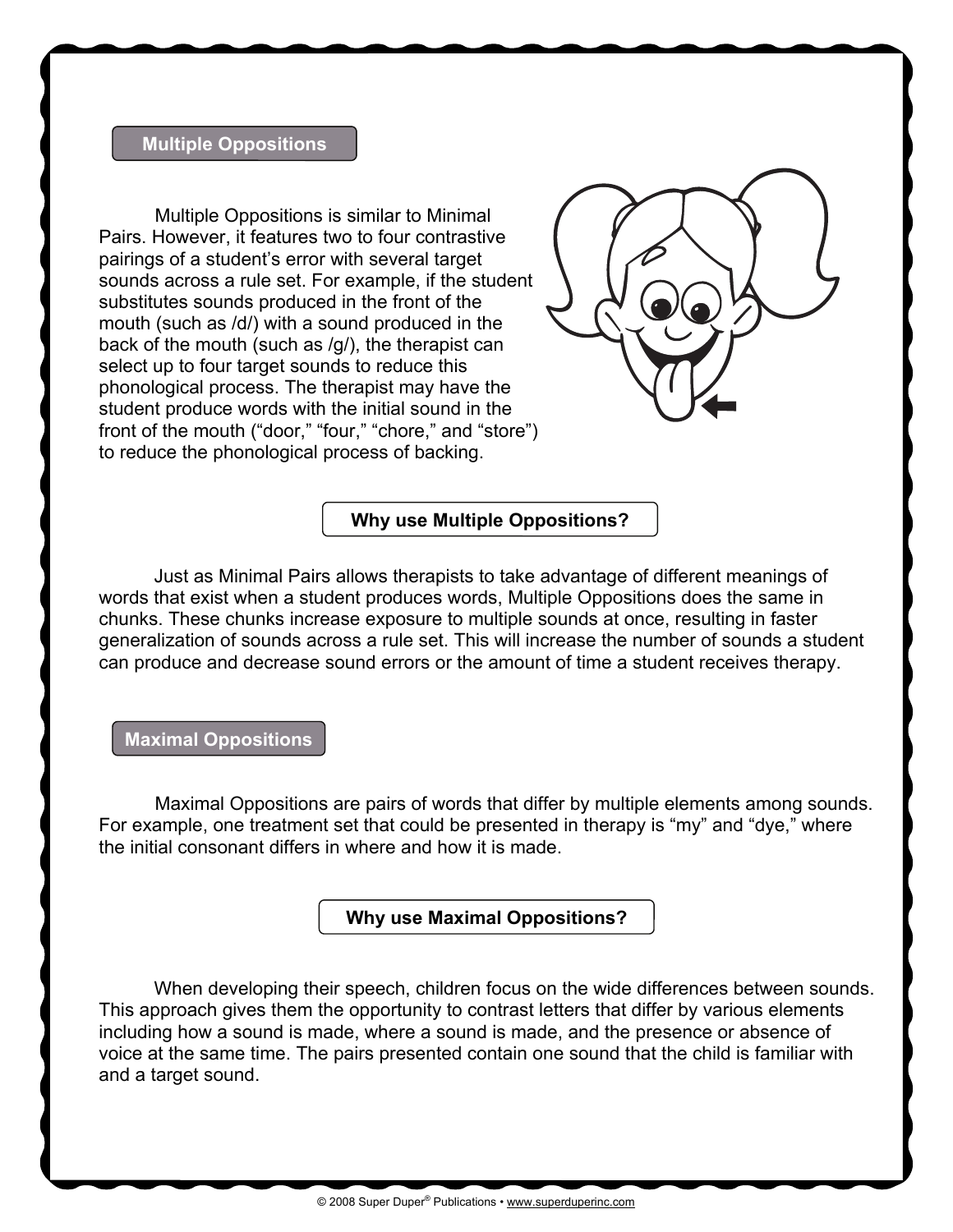## **Treatment of the Empty Set**

 Treatment of the Empty Set consists of word pairs of two target sounds that the child is unable to say. For example, one treatment set that could be presented in therapy is "rye" and "dye." The presented pairs each contain a target (unfamiliar) sound.

**Why use Treatment of the Empty Set?** 

Using two unfamiliar target sounds will help children learn new sounds and words simultaneously, therefore improving their language and vocabulary. Overall, this will help children become more intelligible.

## **Fun Activities Using Phonological Approaches**



Ι Following is a list of activities that you can do at home to encourage your children to play with sounds and words.

• Create or collect a deck of cards for the game "Go Fish" that have pairs of identical words/pictures and minimal contrast words/pictures. For example, a pair would be "pie" (or a picture of a pie) and "bye" (or a picture of someone waving "bye"). The object of the game is to have the child make pairs for the cards in his hand with identical pictures by asking the other player, "Do you have (a 'pie' or someone waving 'bye')?"

- Write open-ended sentences that include sounds the child is familiar with, but target sounds the child is unfamiliar with or has difficulty producing. Use picture cards if necessary. For example, if the targeted phonological process was prevocalic voicing, one sentence may be "The *pig* is \_\_\_\_\_ (big)."
- Gather a bunch of pictures that includes target sounds and sounds the child is familiar with. Have the child find a card, name it, find its matching pair, and name that card, too.

#### **Resources**

Williams, A. Lynn (2006). *SCIP - Sound contrasts in phonology: Evidence-based treatment program*. Greenville, South Carolina: Super Duper Publications, Inc.

Gordon-Braman, M and Weiss, C. E. (2007). Clinical management of articulatory and phonologic disorders. Retrieved October 1, 2008, <http://books.google.com/books?id=txBpIyIhx8c>

Phonological approaches to developing correct sound production. (2003) Retrieved October 1, 2008, [http://www.overtonspeech.net/](http://www.overtonspeech.net/PhonologicalApproach.html) [PhonologicalApproach.html](http://www.overtonspeech.net/PhonologicalApproach.html)

Worthington, Colleen K. (2001). *Treatment resource manual for speech-language pathology*. 2<sup>nd</sup> Edition. Canada: Delmar, a division of Thomas Learning, Inc.